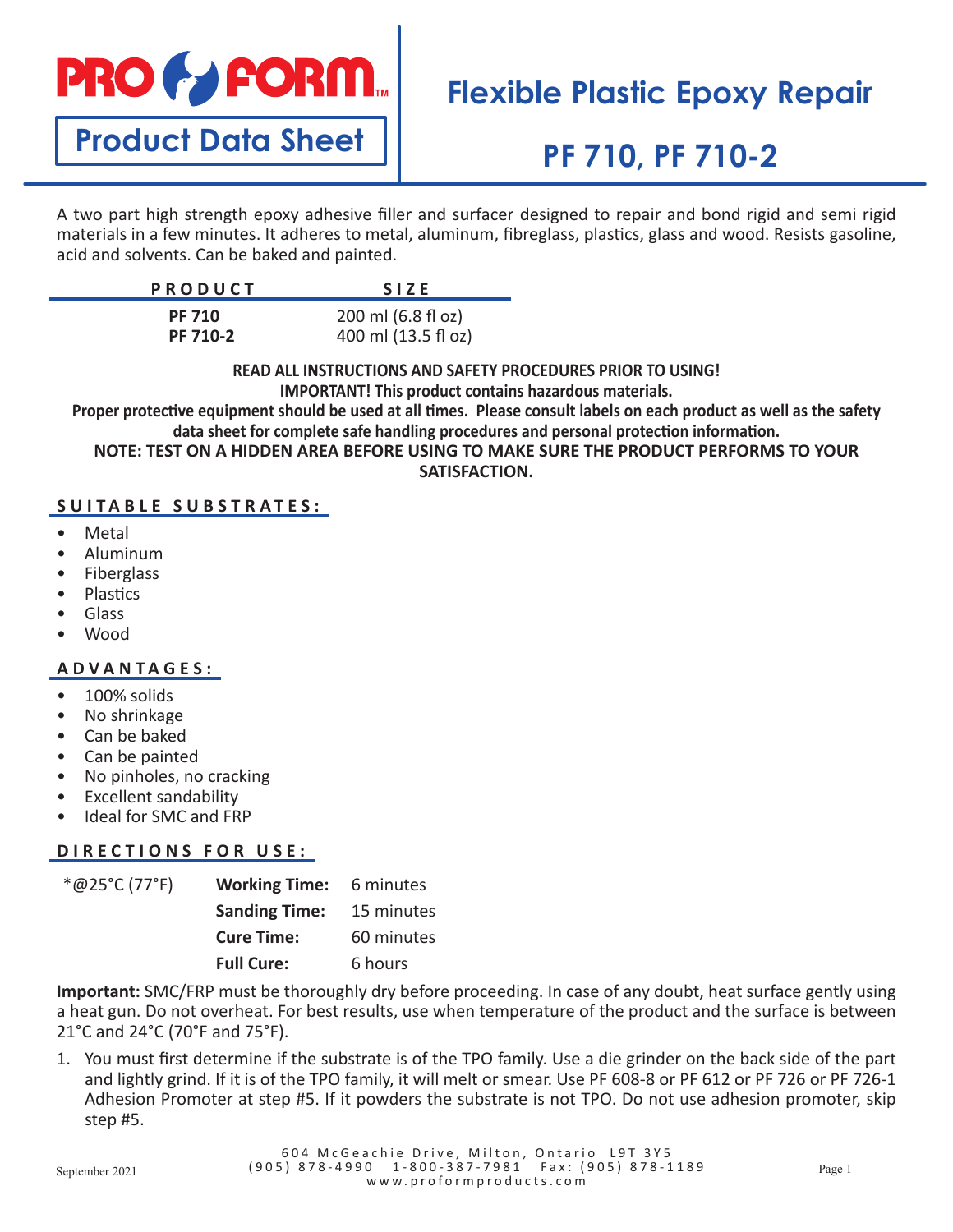

**Product Data Sheet**

## **Flexible Plastic Epoxy Repair**

# **PF 710, PF 710-2**

- 2. Using a clean cloth, clean metal with PF 605 Wax and Grease Remover (Strong), plastic and SMC with PF 606 Plastic Parts Cleaner.
- 3. Sand surface to be repaired inside and outside to remove paint and protective film. Low revolution sanding is very important. Soften edge with a die grinder at low speed to create a "V" groove.
- 4. Use a clean dry air source to blow debris from the surface. At this point, do not use solvent or cleaner.
- 5. If TPO (see step #1) apply PF 608-8 or PF 612 or PF 726 or PF 726-1 Adhesion Promoter to the entire sanded area. Do not apply adhesion promoter onto the exposed adhesive. Allow 10 minutes flash time but not more than 15 minutes before you proceed with the repair.
- 6. If needed, you can reinforce material by using PF 920 Nylon Reinforcing Tape or Structural Backing Patch.
- 7. Load cartridge into the gun and purge as per instructions.
- 8. Apply a first thin coat of 2 part epoxy. Use a plastic spreader to even the product. Let dry for 15 minutes. Sand with 80 grit sandpaper at low speed to remove the glossy film. Continue building with subsequent coats until repair is complete. Make sure to let each coat dry for 15 to 20 minutes before re-coating.
- 9. Let dry completely (approximately 20 minutes).
- 10. Sand with an 80 grit sandpaper (low speed). Let dry another 20 minutes.
- 11. Finish sanding with 180 grit paper then 280 grit and finish with 320 grit sandpaper.
- 12. Use a clean dry air source to blow debris from the surface.
- 13. You can now proceed to prime the surface with a high quality non-lacquer based primer.

### Note:

- Sanding and grinding at low speed will prevent plastic from hardening due to oil loss.
- Under normal shop conditions, this product can be sanded in 15 to 20 minutes and painted in 45 minutes. Full cure of the repair could take as long as 24 hours.
- All drying times refer to shop temperature of 25°C (77°F) / 50° humidity. Drying of this product can be accelerated with heat.

|                            | PF 710, PF 710-2 Part A       | PF 710, PF 710-2 Part B |
|----------------------------|-------------------------------|-------------------------|
| <b>Physical State</b>      | Paste                         | Paste                   |
| Color:                     | <b>Blue</b>                   | Light grey              |
| Odour:                     | Sweet odour                   | Sweet odour             |
| Solubility:                | 2.82%                         | Insoluble               |
| Flash point:               | >149°C (>300.2°F)(Closed cup) | >93°C (>199.4°F)        |
| Auto ignition temperature: | Not available                 | Not available           |

## **TECHNICAL DATA:**

#### **PRECAUTIONARY INFORMATION**

Refer to product label and Safety Data Sheet for health and safety information before using this product.

### **SAFETY CONSIDERATION**

Safety Data Sheets are available at www.proformproducts.com or upon request at info@proformproducts.com. These are provided to help our customers satisfy their own handling, safety and disposal needs, and those required by local applicable health and safety regulations. Our Safety data sheets are updated regularly, therefore, please review the most current Safety Data Sheet before handling or using any product.